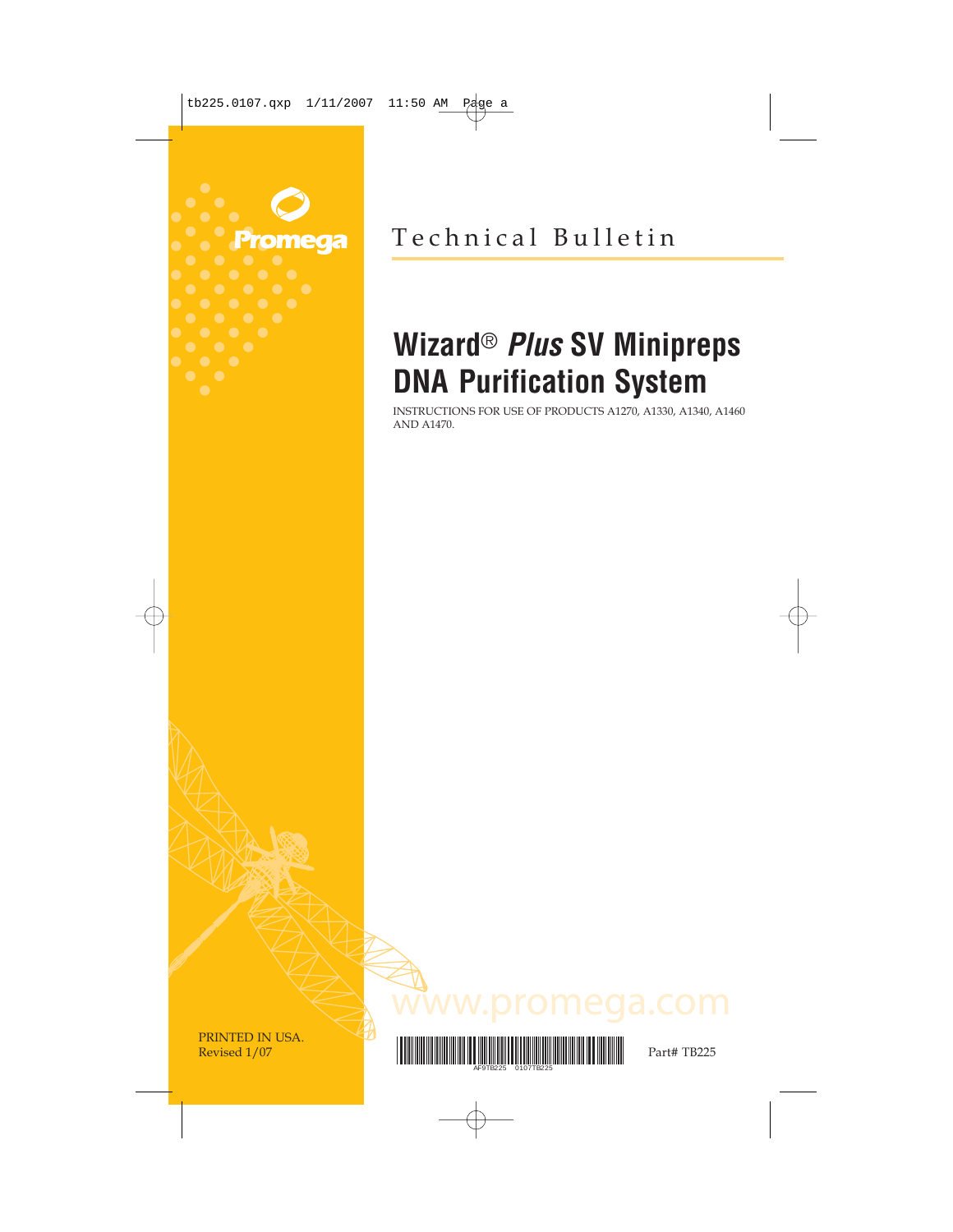# **Wizard**® *Plus* **SV** Minipreps **DNA Purification System**

**All technical literature is available on the Internet at: www.promega.com/tbs/ Please visit the web site to verify that you are using the most current version of this Technical Bulletin. Please contact Promega Technical Services if you have questions on use of this system. E-mail: techserv@promega.com.**

| D. Considerations for Automated Fluorescent Sequencing10 |  |
|----------------------------------------------------------|--|
|                                                          |  |
|                                                          |  |
|                                                          |  |
|                                                          |  |

# **I. Description**

The Wizard® Plus SV Minipreps DNA Purification System<sup>(a,b)</sup> provides a simple, reliable method for rapid isolation of plasmid DNA [\(Figure 1\)](#page-2-0). The entire miniprep procedure can be completed in 30 minutes or less, depending on the number of samples processed. This system can be used to isolate any plasmid from *E. coli* hosts but works most efficiently when the plasmid is less than 20,000bp in size. Purified plasmids can be used without further manipulation for automated fluorescent DNA sequencing as well as for other standard molecular biology techniques. When used for in vitro transcription reactions, the isolated plasmid DNA should be supplemented with a ribonuclease inhibitor such as Recombinant RNasin® Ribonuclease Inhibitor (Cat.# N2511).

The protocol presented in this Technical Bulletin is for isolation of plasmid DNA from *E. coli*. Plasmid DNA can be purified from 1-10ml overnight cultures with the Wizard® Plus SV Minipreps DNA Purification System. Plasmid yield will vary depending on a number of factors, including culture volume, plasmid copy number, type of culture medium and the bacterial strain used.

**Promega Corporation ·** 2800 Woods Hollow Road **·** Madison, WI 53711-5399 USA Toll Free in USA 800-356-9526 **·** Phone 608-274-4330 **·** Fax 608-277-2516 **· www.promega.com** Printed in USA. Part# TB225 Revised 1/07 Page 1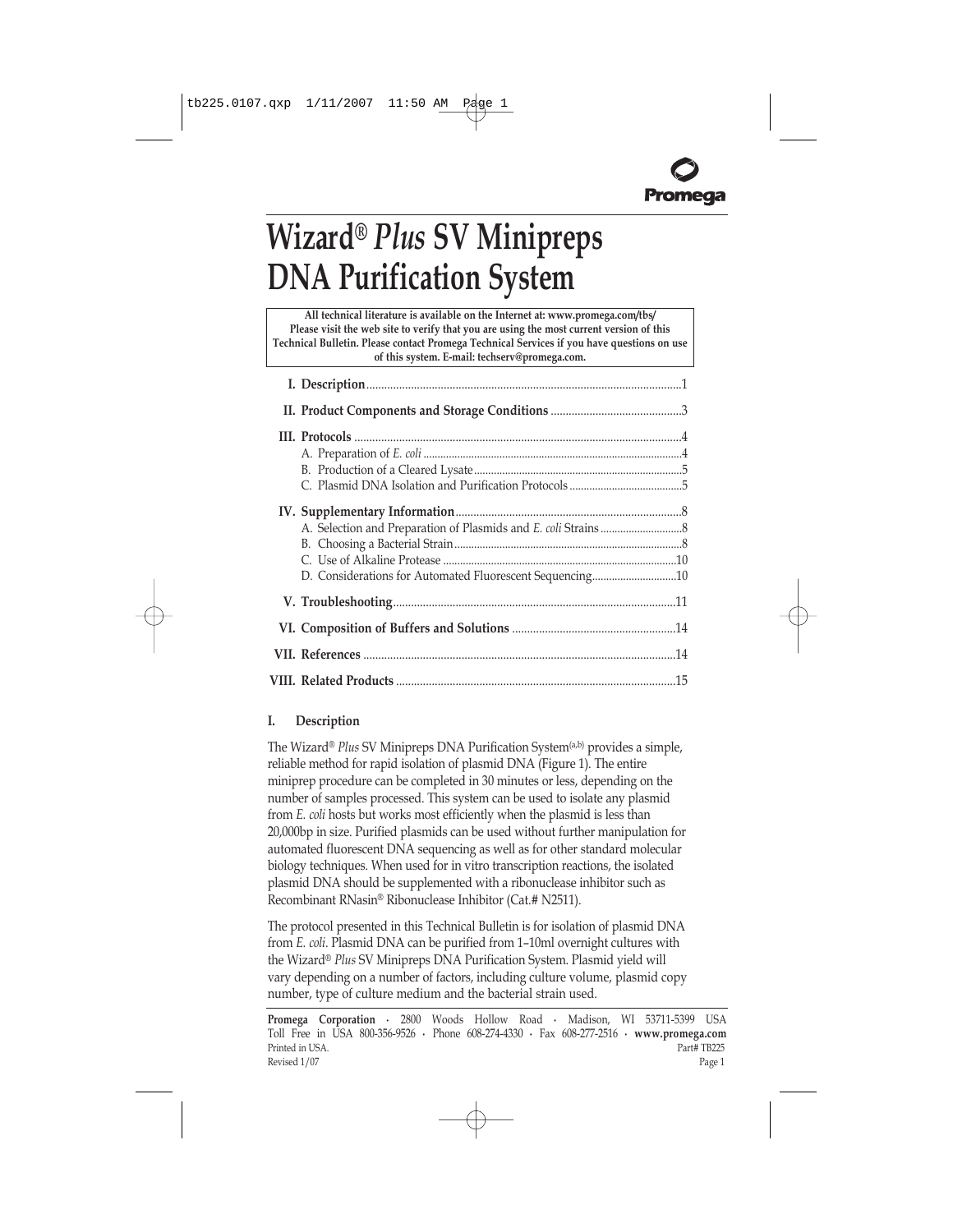<span id="page-2-0"></span>

**Overnight culture**

**Figure 1. Flow diagram of plasmid DNA isolation and purification using the** Wizard<sup>®</sup> Plus SV Minipreps DNA Purification System.

1581MA09\_9A

1581MA09\_9A

**Promega Corporation ·** 2800 Woods Hollow Road **·** Madison, WI 53711-5399 USA Toll Free in USA 800-356-9526 **·** Phone 608-274-4330 **·** Fax 608-277-2516 **· www.promega.com** Part# TB225 Printed in USA. Page 2 Revised  $1/07$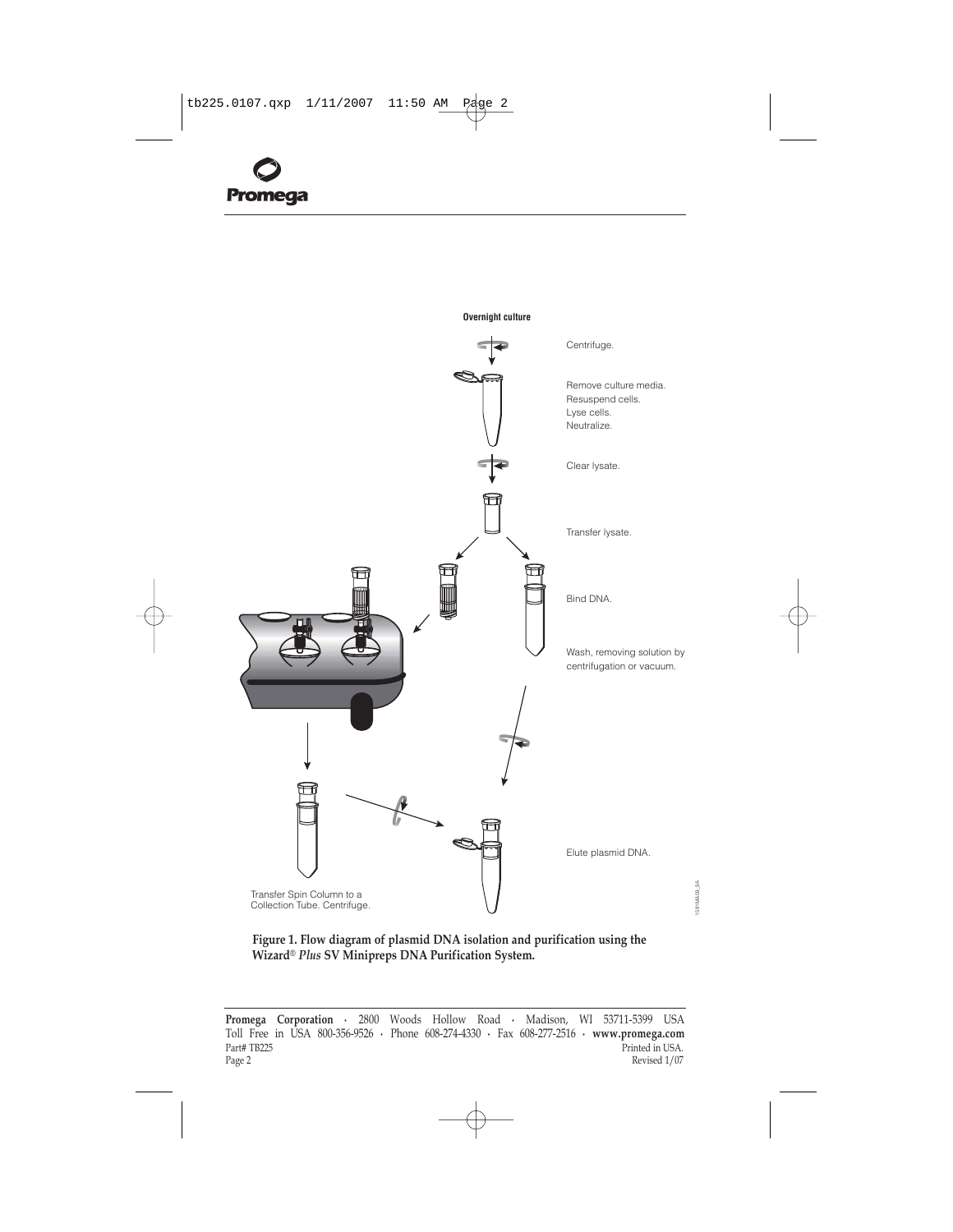

| Product                                                                             |                                                                                                                                                            | <b>Size</b> | Cat.# |
|-------------------------------------------------------------------------------------|------------------------------------------------------------------------------------------------------------------------------------------------------------|-------------|-------|
|                                                                                     | Wizard® Plus SV Minipreps DNA Purification System                                                                                                          |             |       |
| (with Vacuum Adapters)                                                              |                                                                                                                                                            | 50 preps    | A1340 |
| For Laboratory Use. Each system contains sufficient reagents for 50 isolations from |                                                                                                                                                            |             |       |
| 1-10ml of culture. Includes:                                                        |                                                                                                                                                            |             |       |
| 20ml                                                                                | Cell Resuspension Solution (CRA)                                                                                                                           |             |       |
| 20ml                                                                                | Cell Lysis Solution (CLA)                                                                                                                                  |             |       |
| 30ml                                                                                | Neutralization Solution (NSB)                                                                                                                              |             |       |
| 20ml                                                                                | Column Wash Solution (CWA)                                                                                                                                 |             |       |
| 50                                                                                  | Wizard® SV Minicolumns                                                                                                                                     |             |       |
| 50                                                                                  | Collection Tubes (2ml)                                                                                                                                     |             |       |
| $550 \mu l$                                                                         | Alkaline Protease Solution                                                                                                                                 |             |       |
| 13ml                                                                                | Nuclease-Free Water                                                                                                                                        |             |       |
| 20                                                                                  | Vacuum Adapters                                                                                                                                            |             |       |
| 1                                                                                   | Protocol                                                                                                                                                   |             |       |
| Product                                                                             |                                                                                                                                                            | <b>Size</b> | Cat.# |
|                                                                                     | Wizard® Plus SV Minipreps DNA Purification System                                                                                                          |             |       |
| (with Vacuum Adapters)                                                              |                                                                                                                                                            | 250 preps   | A1470 |
|                                                                                     | For Laboratory Use. Each system contains sufficient reagents for 250 isolations from                                                                       |             |       |
| 1-10ml of culture. Includes:                                                        |                                                                                                                                                            |             |       |
| 75ml                                                                                | Cell Resuspension Solution (CRA)                                                                                                                           |             |       |
| 75ml                                                                                | Cell Lysis Solution (CLA)                                                                                                                                  |             |       |
| 100ml                                                                               | Neutralization Solution (NSB)                                                                                                                              |             |       |
| 100ml                                                                               | Column Wash Solution (CWA)                                                                                                                                 |             |       |
| 250                                                                                 | Wizard® SV Minicolumns                                                                                                                                     |             |       |
| 250                                                                                 | Collection Tubes (2ml)                                                                                                                                     |             |       |
| $2,700$ µl                                                                          | Alkaline Protease Solution                                                                                                                                 |             |       |
| 25ml                                                                                | Nuclease-Free Water                                                                                                                                        |             |       |
| 20                                                                                  | Vacuum Adapters                                                                                                                                            |             |       |
| 1                                                                                   | Protocol                                                                                                                                                   |             |       |
| Product                                                                             |                                                                                                                                                            | <b>Size</b> | Cat.# |
|                                                                                     | Wizard® Plus SV Minipreps DNA Purification System                                                                                                          | 50 preps    | A1330 |
|                                                                                     |                                                                                                                                                            | 250 preps   | A1460 |
|                                                                                     | For Laboratory Use. Note: Cat.# A1330 and A1460 contain the same components as<br>Cat.# A1340 and A1470, respectively, but do not include Vacuum Adapters. |             |       |

# <span id="page-3-0"></span>**II. Product Components and Storage Conditions**

| Product                                                                           | Size | Cat.# |
|-----------------------------------------------------------------------------------|------|-------|
| Wizard® Plus SV Minipreps DNA Purification System, Trial Size 10 preps            |      | A1270 |
| Each system contains sufficient reagents for 10 isolations from 1-10ml of culture |      |       |
| (including Vacuum Adapters).                                                      |      |       |

**Storage and Stability:** Store all Wizard® Plus SV Minipreps components at room temperature (15-30°C). Reagent expiration dates are listed on the product label.

**Promega Corporation ·** 2800 Woods Hollow Road **·** Madison, WI 53711-5399 USA Toll Free in USA 800-356-9526 **·** Phone 608-274-4330 **·** Fax 608-277-2516 **· www.promega.com** Printed in USA. Part# TB225 Revised 1/07 Page 3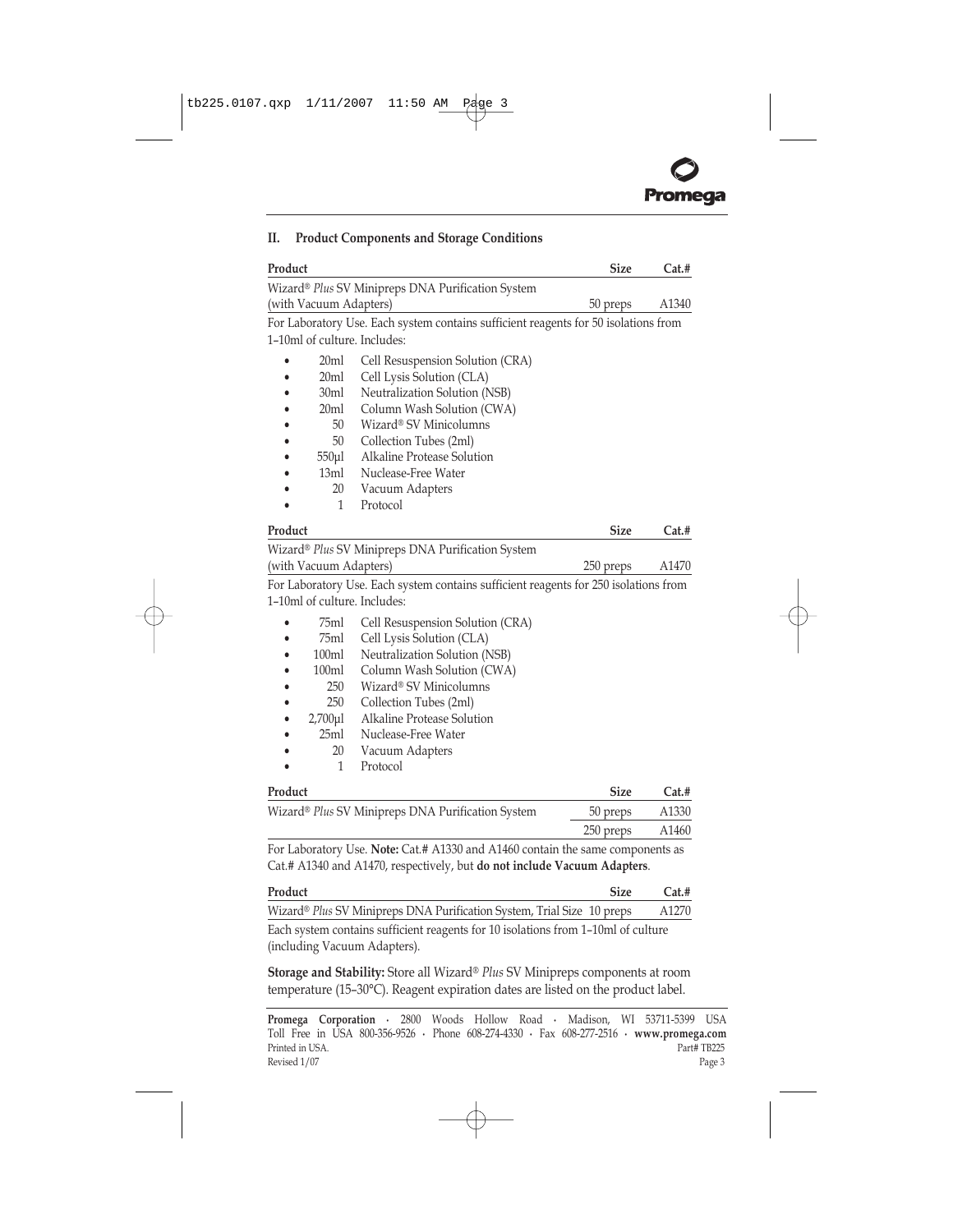<span id="page-4-0"></span>

**!**

# **III. Protocols**

**Do not** exchange or replace components of the Wizard® Plus SV Minipreps DNA Purification System with components from any other Wizard® Plus System. Components from the Wizard® Plus and Wizard® Plus SV Systems are **not** interchangeable.

#### **Materials to Be Supplied by the User**

(Solution compositions are provided in [Section VI.\)](#page-14-0)

- LB agar plates containing antibiotic
- LB medium containing antibiotic
- ethanol  $(95%)$
- microcentrifuge capable of  $14,000 \times g$
- sterile 1.5ml microcentrifuge tubes
- centrifuge capable of  $10,000 \times g$

#### Prior to using a new Wizard® Plus SV Minipreps DNA Purification System, dilute **the provided Column Wash Solution (CWA) as follows:**

Add **7ml** of 95% ethanol for a final volume of **11ml** for the 10-prep system (Cat.# A1270).

Add **35ml** of 95% ethanol for a final volume of **55ml** for the 50-prep system (Cat.# A1330 and A1340).

Add **170ml** of 95% ethanol for a final volume of **270ml** for the 250-prep system (Cat.# A1460 and A1470).

#### **III.A. Preparation of** *E. coli*

- 1. Use a single, well-isolated colony from a fresh Luria-Bertani (LB) agar plate (containing antibiotic) to inoculate 1–10ml of LB medium (containing the same antibiotic). We recommend LB culture medium. Rich media, such as Terrific Broth, produce high cell densities that may overload the DNA purification system.
- 2. Incubate overnight (12–16 hours) at  $37^{\circ}$ C in a shaking incubator. Incubation time can be optimized to increase the plasmid DNA yield for a given culture volume. However, it has been observed that as a culture ages the DNA yield may begin to decrease due to cell death and lysis within the culture.

**Note**: An A<sub>600</sub> reading of 2-4 ensures that cells have reached the proper growth density for harvesting and plasmid DNA isolation.

**For high-copy-number plasmids**, do not process more than **5ml** of bacterial culture. If more than 5ml of culture is processed, the capacity of the Wizard® SV Minicolumn will be exceeded and no increase in plasmid yield will be obtained.

**For low-copy-number plasmids**, it may be necessary to process larger volumes of bacterial culture (up to 10ml) for recovery of sufficient DNA. Processing greater than 10ml of culture will lead to insufficient clearing of the bacterial lysate and thus increased contaminants in the plasmid DNA.

**Promega Corporation ·** 2800 Woods Hollow Road **·** Madison, WI 53711-5399 USA Toll Free in USA 800-356-9526 **·** Phone 608-274-4330 **·** Fax 608-277-2516 **· www.promega.com** Part# TB225 Part# TB225 Printed in USA.<br>Page 4 Printed in USA. Page 4 Revised 1/07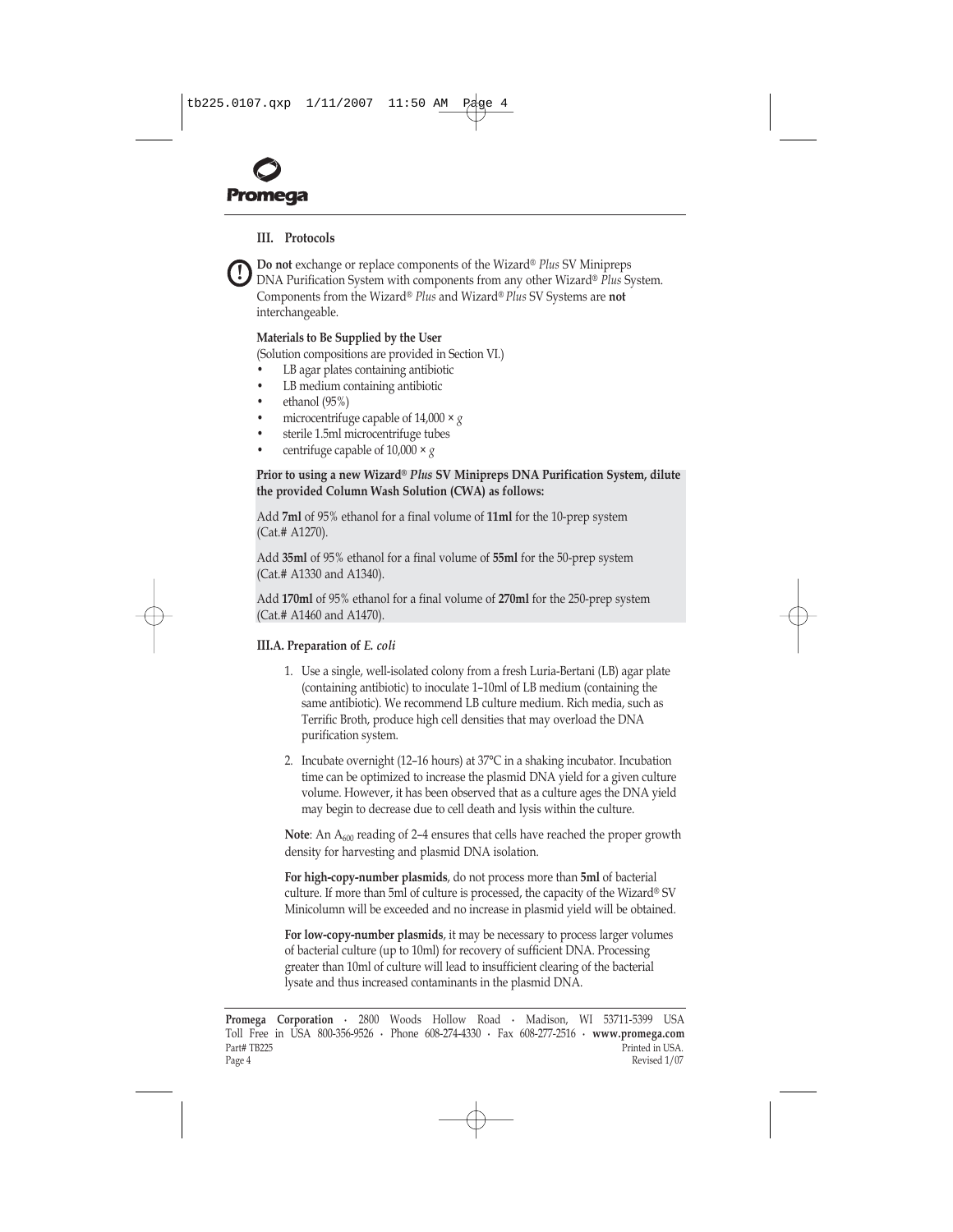# <span id="page-5-0"></span>**III.B. Production of a Cleared Lysate**

**Note:** Throughout the remainder of this document, the supplied Cell Resuspension Solution (CRA), Cell Lysis Solution (CLA), Neutralization Solution (NSB) and Column Wash Solution (CWA) are referred to as Cell Resuspension Solution, Cell Lysis Solution, Neutralization Solution and Column Wash Solution, respectively.

- 1. Harvest 1-5ml (high-copy-number plasmid) or 10ml (low-copy-number plasmid) of bacterial culture by centrifugation for 5 minutes at 10,000 x *g* in a tabletop centrifuge. Pour off the supernatant and blot the inverted tube on a paper towel to remove excess media.
- 2. Add 250µl of Cell Resuspension Solution and completely resuspend the cell pellet by vortexing or pipetting. **It is essential to thoroughly resuspend the cells**. If they are not already in a microcentrifuge tube, transfer the resuspended cells to a sterile 1.5ml microcentrifuge tube(s).



**Note:** To prevent shearing of chromosomal DNA, **do not** vortex after Step 2. Mix only by inverting the tubes.

3. Add 250µl of Cell Lysis Solution and mix by inverting the tube 4 times (do not vortex). Incubate until the cell suspension clears (approximately 1-5 minutes).

**Note:** It is important to observe partial clearing of the lysate before proceeding to addition of the Alkaline Protease Solution (Step 4); however, **do not incubate for longer than 5 minutes.**

4. Add 10µl of Alkaline Protease Solution and mix by inverting the tube 4 times. Incubate for **5 minutes** at room temperature.



Alkaline protease inactivates endonucleases and other proteins released during the lysis of the bacterial cells that can adversely affect the quality of the isolated DNA. **Do not exceed 5 minutes of incubation with Alkaline Protease Solution at Step 4**, as nicking of the plasmid DNA may occur.

- 5. Add 350µl of Neutralization Solution and immediately mix by inverting the tube 4 times (**do not vortex**).
- 6. Centrifuge the bacterial lysate at maximum speed (around  $14,000 \times g$ ) in a microcentrifuge for 10 minutes at room temperature.

# **III.C. Plasmid DNA Isolation and Purification Protocols**

The Wizard® Plus SV Minipreps DNA Purification System allows a choice of methods for purification of plasmid DNA when systems with Vacuum Adapters are purchased (Cat.# A1340, A1470). Plasmid DNA may be purified from the bacterial lysate using **microcentrifugation** to force the cleared lysate through the Wizard® SV Minicolumn and wash the plasmid DNA. Alternatively, a **vacuum** can be used to pull the lysate through the Spin Column and wash the plasmid DNA. Vacuum Adapters allow the use of a vacuum manifold (e.g., a Vac-Man® Laboratory Vacuum Manifold) and vacuum source for DNA purification.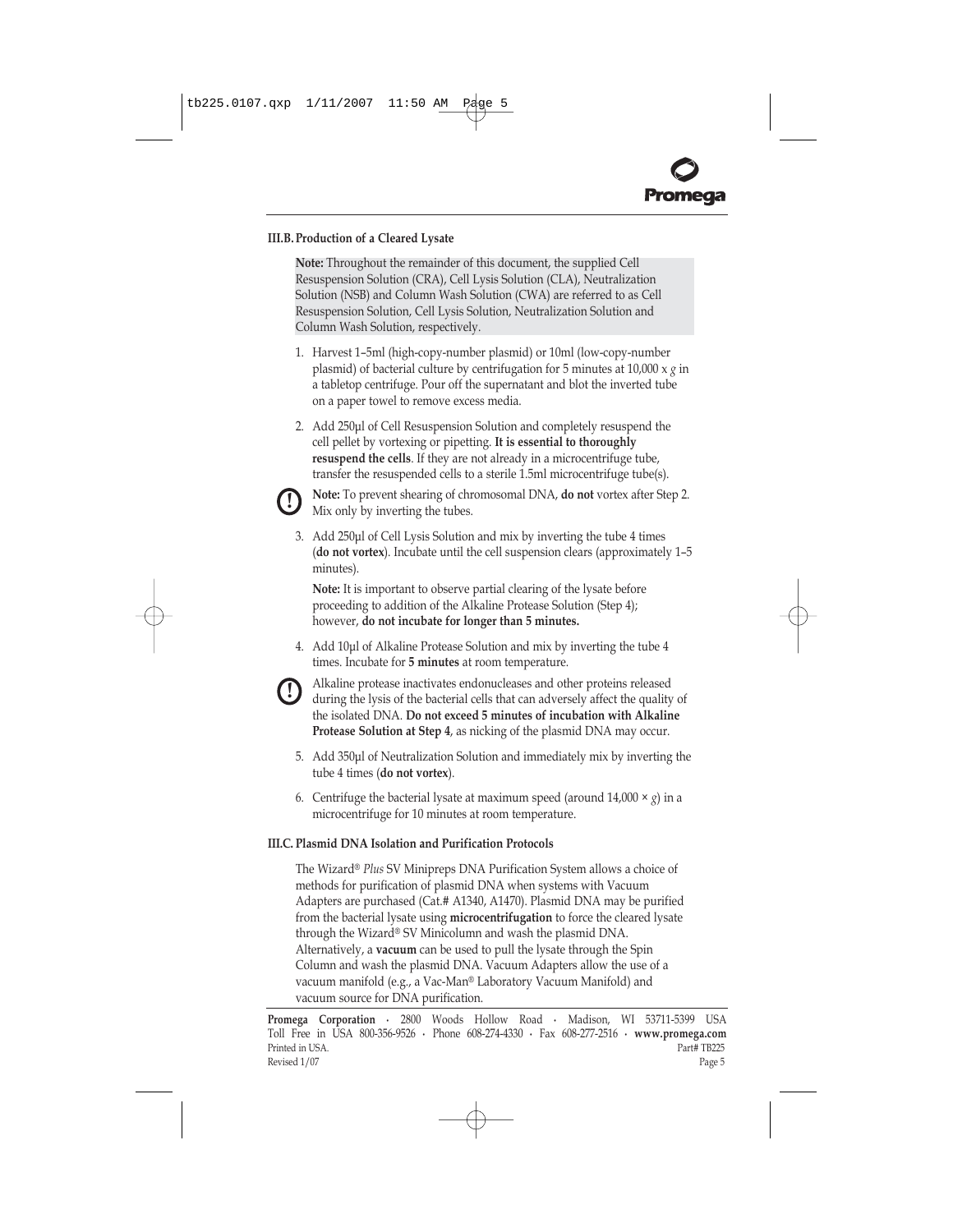

# **Centrifugation Protocol**

Prepare plasmid DNA purification units by inserting one Spin Column into one 2ml Collection Tube for each sample.

1. Transfer the cleared lysate (approximately 850µl, [Section III.B, Step 6\)](#page-5-0) to the prepared Spin Column by decanting. Avoid disturbing or transferring any of the white precipitate with the supernatant.

**Note:** If the white precipitate is accidentally transferred to the Spin Column, pour the Spin Column contents back into a sterile 1.5ml microcentrifuge tube and centrifuge for another 5-10 minutes at maximum speed. Transfer the resulting supernatant into the same Spin Column that was used initially for this sample. The Spin Column can be reused but **only** for this sample.

- 2. Centrifuge the supernatant at maximum speed in a microcentrifuge for 1 minute at room temperature. Remove the Spin Column from the tube and discard the flowthrough from the Collection Tube. Reinsert the Spin Column into the Collection Tube.
- 3. Add 750µl of Column Wash Solution, previously diluted with 95% ethanol, to the Spin Column.
- 4. Centrifuge at maximum speed in a microcentrifuge for 1 minute at room temperature. Remove the Spin Column from the tube and discard the flowthrough. Reinsert the Spin Column into the Collection Tube.
- 5. Repeat the wash procedure using 250µl of Column Wash Solution.
- 6. Centrifuge at maximum speed in a microcentrifuge for 2 minutes at room temperature.
- 7. Transfer the Spin Column to a new, sterile 1.5ml microcentrifuge tube, being careful not to transfer any of the Column Wash Solution with the Spin Column. If the Spin Column has Column Wash Solution associated with it, centrifuge again for 1 minute at maximum speed.
- 8. Transfer the Spin Column to a new, sterile 1.5ml microcentrifuge tube.
- 9. Elute the plasmid DNA by adding 100µl of Nuclease-Free Water to the Spin Column. Centrifuge at maximum speed for 1 minute at room temperature in a microcentrifuge.
- 10. After eluting the DNA, remove the assembly from the 1.5ml microcentrifuge tube and discard the Spin Column.
- 11. DNA is stable in water without addition of a buffer if stored at  $-20^{\circ}$ C or below. DNA is stable at 4°C in TE buffer. To store the DNA in TE buffer, add 11µl of 10X TE buffer to the 100µl of eluted DNA. **Do not** add TE buffer if the DNA is to be used for automated fluorescent sequencing.
- 12. Cap the microcentrifuge tube and store the purified plasmid DNA at  $-20^{\circ}$ C or below.

**Promega Corporation ·** 2800 Woods Hollow Road **·** Madison, WI 53711-5399 USA Toll Free in USA 800-356-9526 **·** Phone 608-274-4330 **·** Fax 608-277-2516 **· www.promega.com** Part# TB225 Printed in USA.<br>Page 6 Printed in USA. Page 6 Revised 1/07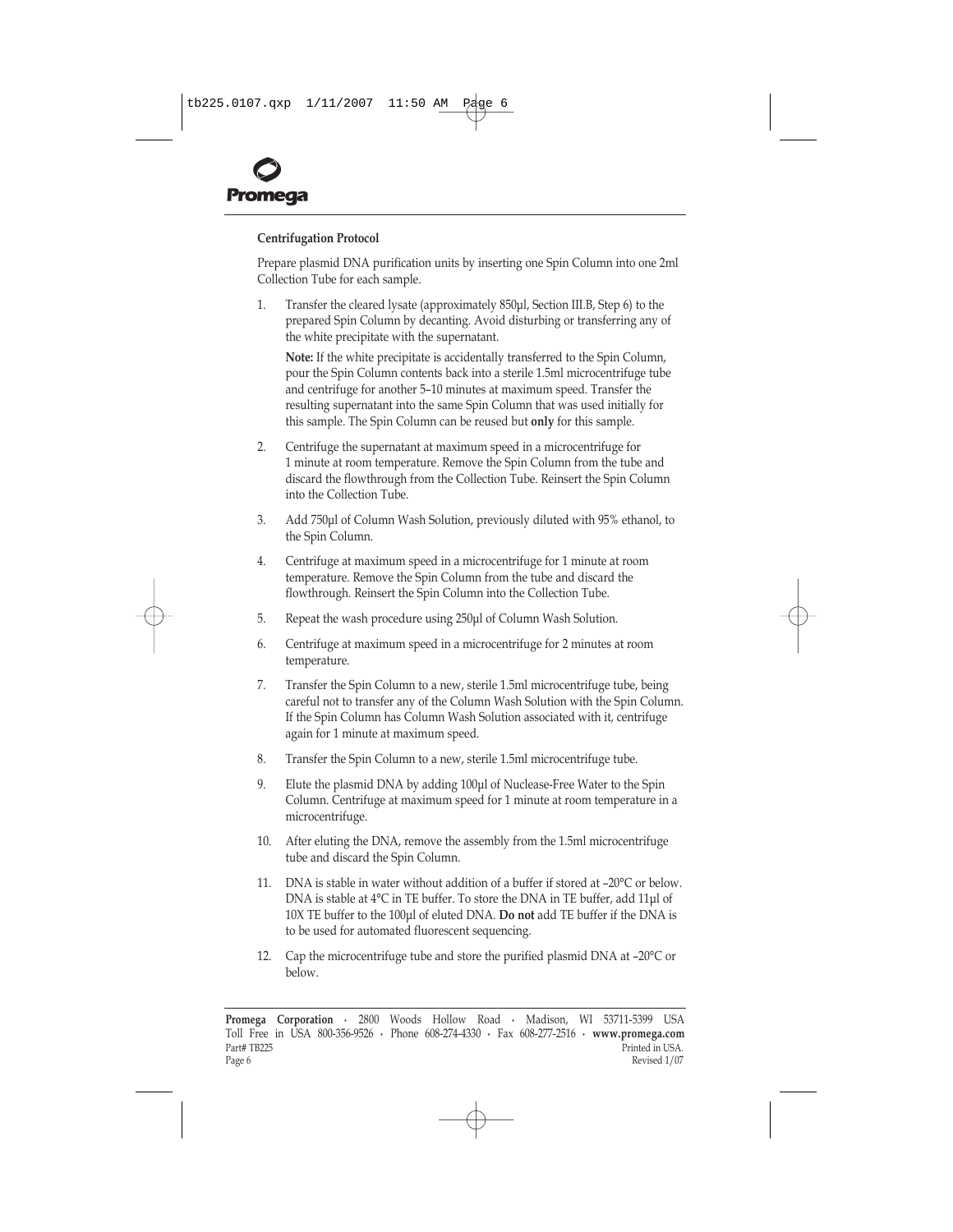# **Vacuum Protocol**

Attach one Vacuum Adapter with Luer-Lok® fitting to one port of the manifold (e.g., a Vac-Man® Laboratory Vacuum Manifold). Insert a Spin Column into the Vacuum Adapter until snugly in place.

1. Transfer the cleared lysate (approximately 850µl, [Section III.B, Step 6\)](#page-5-0) to the prepared Spin Column by decanting. Avoid disturbing or transferring any of the white precipitate with the supernatant.

**Note:** If the white precipitate is accidentally transferred to the Spin Column, pour the Spin Column contents back into a sterile 1.5ml microcentrifuge tube and centrifuge for another 5-10 minutes at maximum speed. Transfer the resulting supernatant into the same Spin Column that was used initially for this sample. The Spin Column can be reused but **only** for this sample.

- **Comparison of Inches of Hg to Other Pressure Measurements. 15 Inches Hg** 50.8kPa 381Torr 0.501atm 7.37psi 38.1cm Hg 508mbar
- 2. Apply a vacuum of at least 15 inches of mercury (Hg) to pull the liquid through the Spin Column. When all liquid has been pulled through the column, release the vacuum.
- 3. Add 750µl of the Column Wash Solution, previously diluted with 95% ethanol, to the Spin Column.
- 4. Apply a vacuum to pull the Column Wash Solution through the Spin Column. When all the liquid has been pulled through the Spin Column, release the vacuum.
- 5. Repeat the wash procedure using 250µl of Column Wash Solution. Apply a vacuum to pull the liquid through the Spin Column.
- 6. Dry the Spin Column by applying a vacuum for 10 minutes.
- 7. Turn off the vacuum and transfer the Spin Column to a 2ml Collection Tube. Centrifuge at maximum speed for 2 minutes to remove any residual Column Wash Solution. Discard the 2ml Collection Tube and any liquid collected during this step.
- 8. Transfer the Spin Column to a new, sterile 1.5ml microcentrifuge tube.
- 9. Elute the plasmid DNA by adding 100µl of Nuclease-Free Water to the Spin Column. Centrifuge at maximum speed for 1 minute at room temperature in a microcentrifuge.
- 10. After eluting the DNA, remove the assembly from the 1.5ml microcentrifuge tube and discard the Spin Column.
- 11. DNA is stable in water without addition of a buffer if stored at  $-20^{\circ}$ C or below. DNA is stable at 4°C in TE buffer. To store the DNA in TE buffer, add 11µl of 10X TE buffer to the 100µl of eluted DNA. **Do not** add TE buffer if the DNA is to be used for automated fluorescent sequencing.
- 12. Cap the microcentrifuge tube and store the purified plasmid DNA at  $-20^{\circ}$ C or below.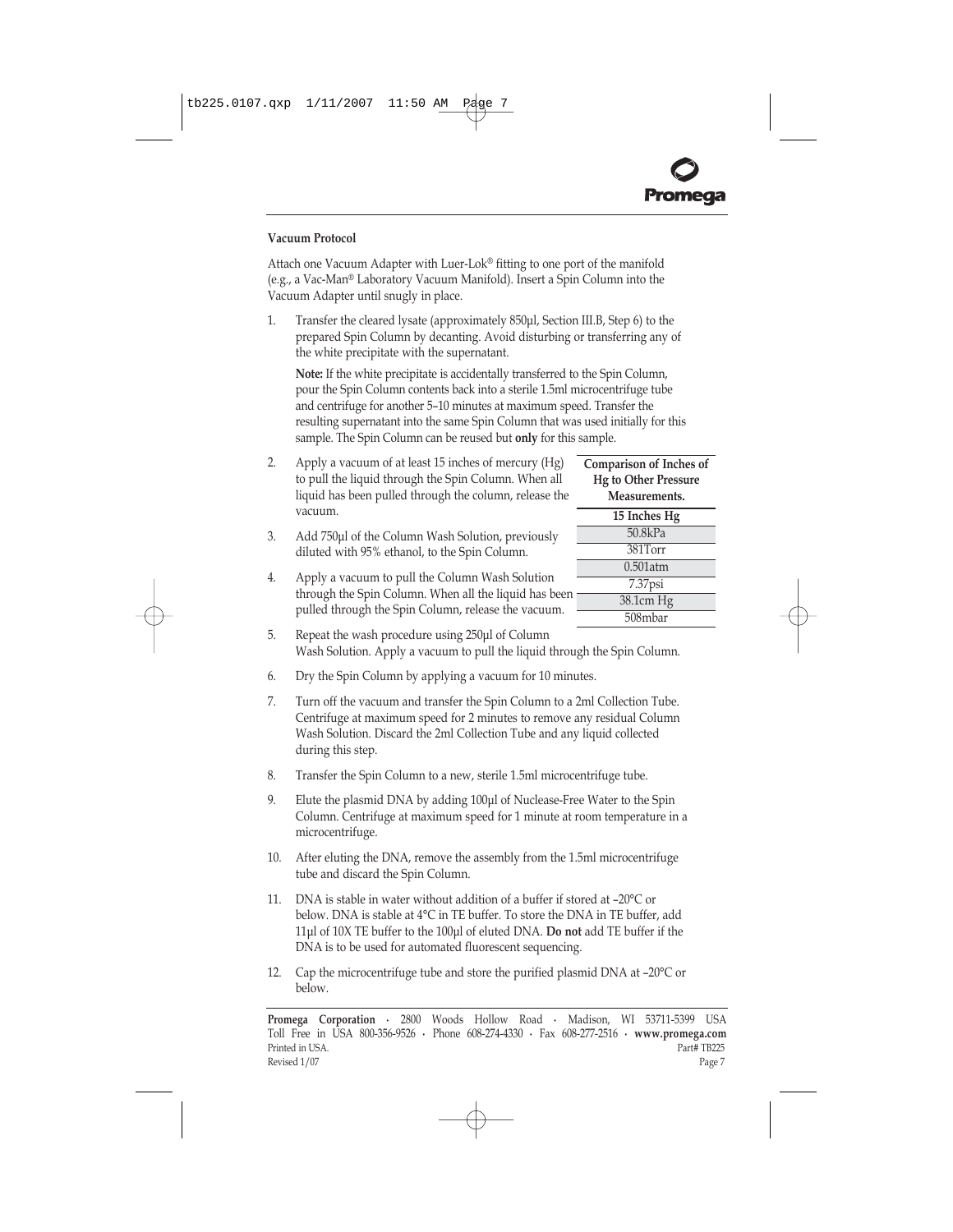<span id="page-8-0"></span>

# **IV. Supplementary Information**

#### **IV.A.Selection and Preparation of Plasmids and** *E. coli* **Strains**

Plasmid DNA can be purified from overnight cultures of *E. coli* with the Wizard® Plus SV Minipreps DNA Purification System. The yield of plasmid will vary depending on a number of factors, including the plasmid copy number, cell density of bacterial culture, type of culture medium and bacterial strain used.

Plasmid copy number is an important factor affecting DNA yield. Copy number is determined primarily by the region of DNA surrounding and including the origin of replication. This region, known as the replicon, controls replication of plasmid DNA by bacterial enzyme complexes. Some DNA sequences, when inserted into a particular plasmid, can lower the copy number of the plasmid by interfering with replication.

Choose a single, well-isolated colony from a fresh Luria-Bertani (LB) agar plate (containing antibiotic) and use the colony to inoculate 1-10ml of LB media (also containing antibiotic). The inoculated medium should be incubated overnight (12-16 hours) at 37°C. An  $A_{600}$  of 2.0-4.0 for high-copy-number plasmids ensures that bacteria have reached the proper growth density for harvesting and plasmid DNA isolation.

#### **IV.B. Choosing a Bacterial Strain**

Endonuclease I is a 12kDa periplasmic protein that degrades double-stranded DNA. This protein is encoded by the gene *end*A. The *E. coli* genotype *end*A1 refers to a mutation in the wildtype *end*A gene, which produces an inactive form of the nuclease. *E. coli* strains with this mutation are referred to as EndA-. [Table 1 c](#page-9-0)ontains a list of EndA<sup>-</sup> and EndA<sup>+</sup> *E. coli* strains.

The absence of *end*A1 (or *end*A) in an *E. coli* genotype denotes the presence of the wildtype gene, which expresses an active endonuclease I. The wildtype is indicated as EndA<sup>+</sup>. Using the Wizard® Plus SV Minipreps DNA Purification System, high-quality DNA is easily obtained from both EndA<sup>+</sup> and EndA<sup>-</sup> strains. However, some EndA+ strains can be problematic for a number of applications. In general, we recommend the use of EndA-strains whenever possible, particularly for applications such as automated fluorescent sequencing.

For applications such as fluorescent DNA sequencing, special considerations should be given to the selection of plasmid and *E. coli* strains to optimize yield and plasmid quality. Optimal automated fluorescent sequencing results are obtained by using high-copy-number plasmids and EndAñ strains of *E. coli* for plasmid propagation.

**Promega Corporation ·** 2800 Woods Hollow Road **·** Madison, WI 53711-5399 USA Toll Free in USA 800-356-9526 **·** Phone 608-274-4330 **·** Fax 608-277-2516 **· www.promega.com** Part# TB225 Printed in USA.<br>Page 8 Printed in USA. Page 8 Revised 1/07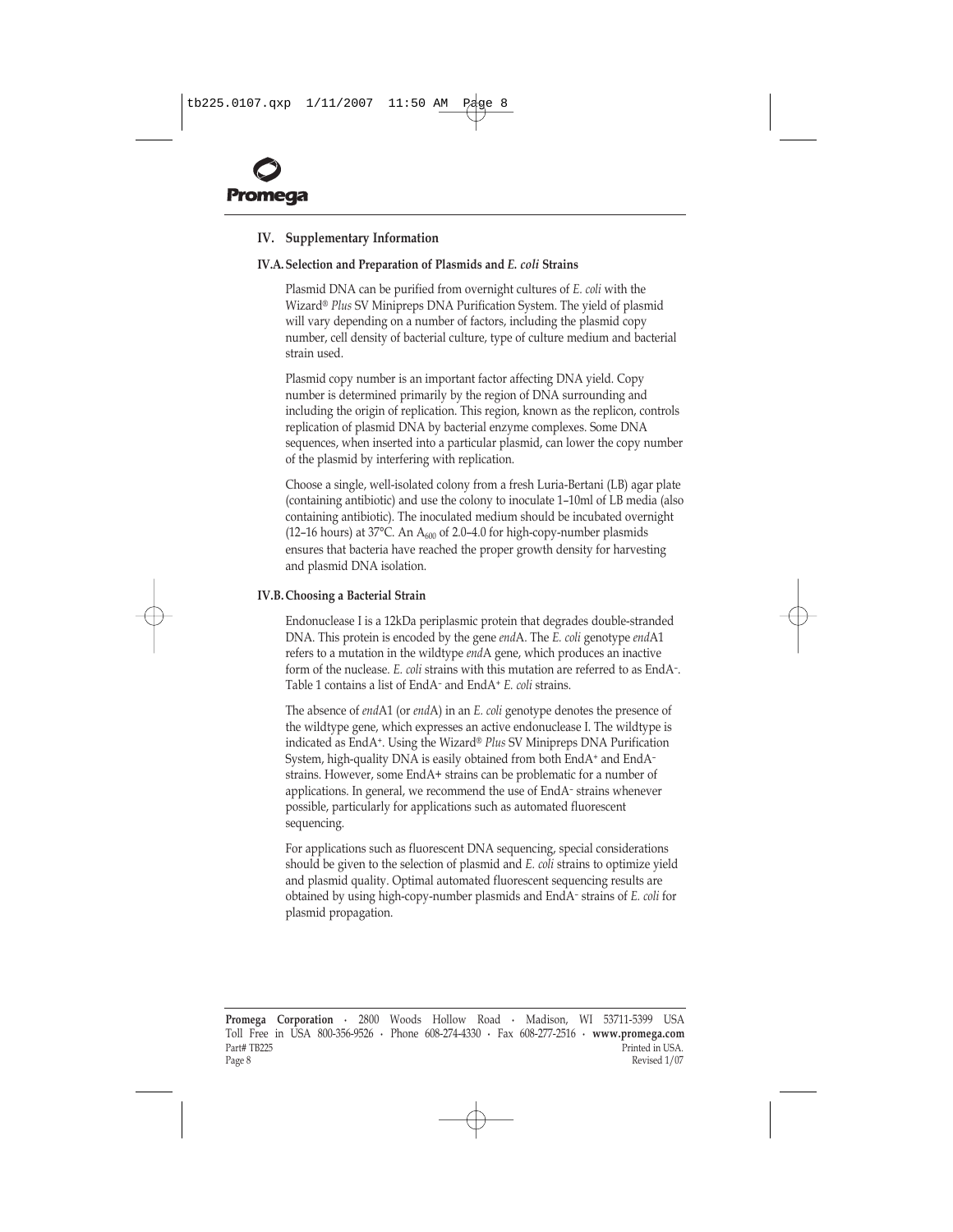| EndA-            | $EndA+$                                  |
|------------------|------------------------------------------|
| <b>BJ5183</b>    | <b>BL21(DE3)</b>                         |
| DH <sub>1</sub>  | CJ236                                    |
| DH <sub>20</sub> | <b>HB101</b>                             |
| DH21             | <b>JM83</b>                              |
| $DH5\alpha^{TM}$ | <b>JM101</b>                             |
| <b>IM103</b>     | <b>IM110</b>                             |
| <b>IM105</b>     | LE392                                    |
| <b>JM106</b>     | <b>MC1061</b>                            |
| <b>JM107</b>     | NM522 (all NM series strains are EndA+)  |
| JM108            | <b>NM554</b>                             |
| JM109            | P2392                                    |
| MM294            | PR700 (all PR series strains are EndA+)  |
| Select96TM       | Q358                                     |
| SK1590           | RR1                                      |
| SK1592           | T <sub>B1</sub>                          |
| SK2267           | TG1                                      |
| <b>SRB</b>       | Y1088 (all Y10 series strains are EndA+) |
| TOP10            | <b>BMH 71-18</b>                         |
| XL1-Blue         | <b>ES1301</b>                            |
| <b>XLO</b>       |                                          |

<span id="page-9-0"></span>**Table 1. EndAñ and EndA+ Strains of** *E. coli***.**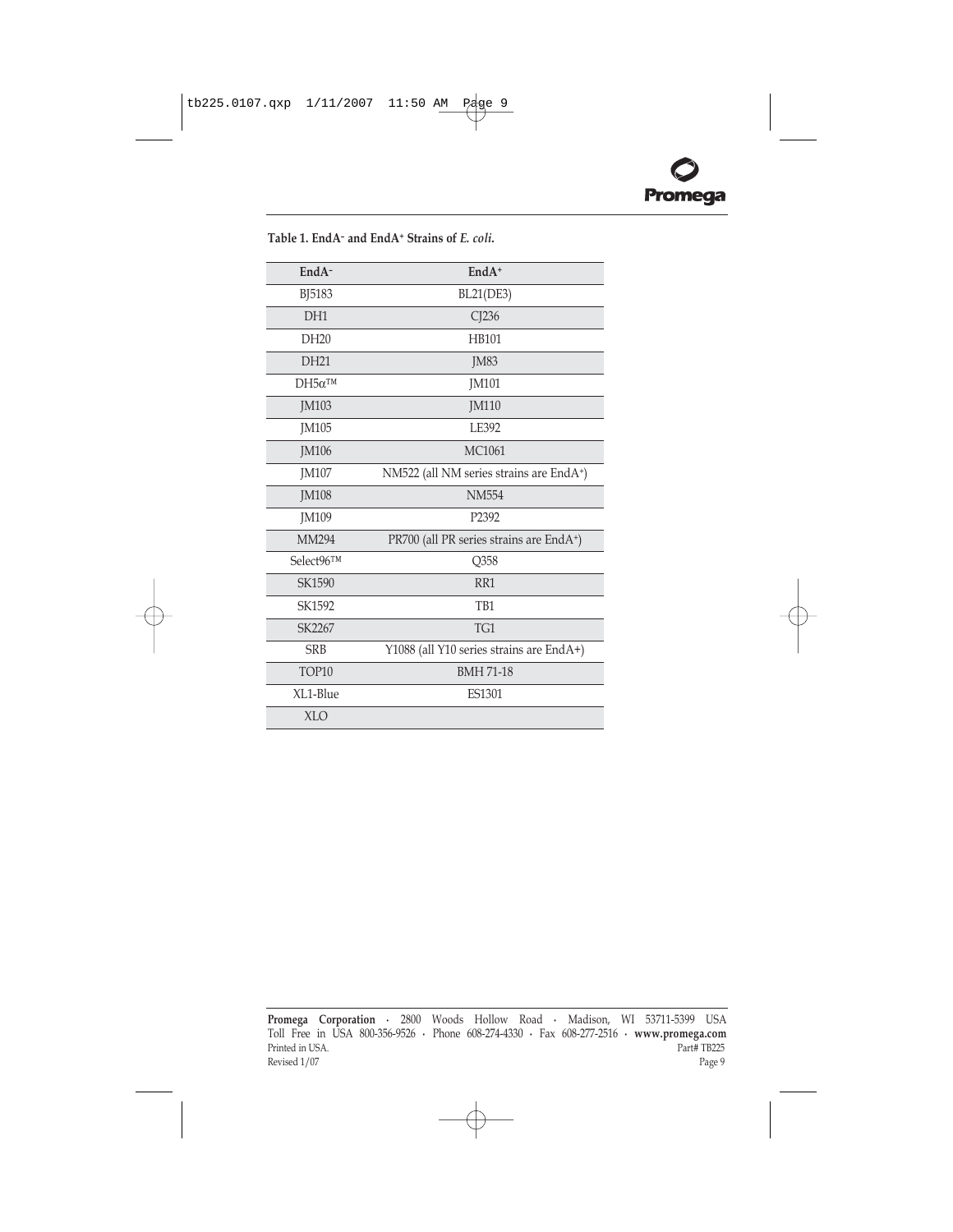# <span id="page-10-0"></span>**IV.C. Use of Alkaline Protease**

To improve the quality of plasmid DNA isolated from both EndA<sup>+</sup> and EndA<sup>-</sup> strains of *E. coli,* the Wizard® Plus SV Minipreps DNA Purification System includes an alkaline protease solution. Alkaline protease, originally identified as subtilisin Carlsberg, is isolated from the bacterium *Bacillus licheniformis* (1). Approximately 250µg are added per sample at the end of the lysis step during the preparation of a cleared bacterial lysate to inactivate endonucleases. The alkaline protease also acts to nonspecifically degrade proteins, thus reducing the overall level of protein contaminants in the cleared bacterial lysate (2,3).

Alkaline protease is useful in this procedure, because it is optimally active at pH 9 and above, the conditions present during the alkaline lysis procedure. When the lysate is neutralized, alkaline protease activity is substantially reduced (4,5).

The DNA prepared by this procedure has been tested extensively in a range of molecular biology applications including fluorescent sequencing, restriction enzyme digestion and cloning.

#### **IV.D.Considerations for Automated Fluorescent Sequencing**

For the application of automated fluorescent sequencing, special consideration should be given to the selection of plasmid type and *E. coli* strain to optimize yield and plasmid quality.

**Note:** Optimal automated fluorescent sequencing results are routinely obtained by using high-copy-number plasmids and EndA<sup>-</sup> strains of *E. coli*.

Purified plasmid DNA must be within the proper concentration range for successful automated cycle sequencing (ideally 0.2µg/µl and not less than  $0.1\mu$ g/ $\mu$ l). When working with DNA from low-copy-number plasmids, we strongly recommend that DNA concentration be determined by agarose gel/ethidium bromide quantitation prior to any application (6). DNA quantitation by spectrophotometric methods is prone to errors and requires a large amount of sample.

The Wizard® *Plus* SV Minipreps System routinely yields 3.5–5.0µg of plasmid DNA when using a pGEM® Vector and DH5α<sup>TM</sup> cells in 1.5ml of LB medium. For low-copy-number plasmids, a larger culture volume is required to obtain sufficient DNA for sequencing. Typical low-copy-number plasmid yields are 1.5-3.0µg of plasmid DNA from 10ml of LB culture medium using the pALTER®-1 Vector and DH5α<sup>TM</sup> cells.

## **Special Considerations for Sequencing Using BigDye® Chemistry**

The Wizard® Plus SV Minipreps System yields template suitable for use in a number of fluorescent dye sequencing methods, including BigDye® terminator reactions (Applied Biosystems).

When performing dilutions of the BigDye® terminator-ready reaction mix, it is essential to dilute the reaction mix using the appropriate **dilution buffer** (250mM Tris-HCl [pH 9.0], 10mM MgCl<sub>2</sub>).

**Promega Corporation ·** 2800 Woods Hollow Road **·** Madison, WI 53711-5399 USA Toll Free in USA 800-356-9526 **·** Phone 608-274-4330 **·** Fax 608-277-2516 **· www.promega.com** Part# TB225 Printed in USA.<br>Page 10 Printed in USA. Page 10 Revised 1/07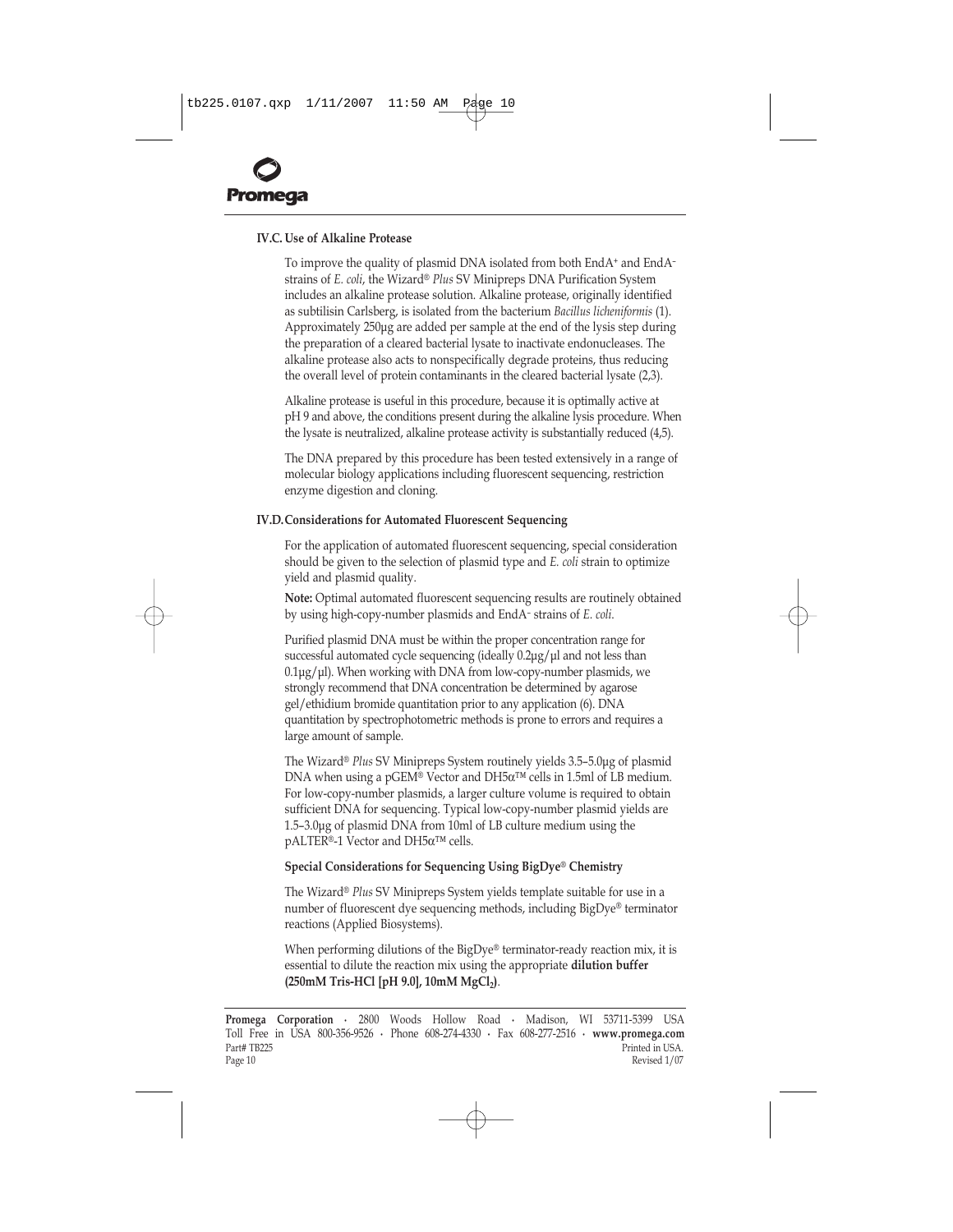<span id="page-11-0"></span>When using high-copy-number plasmids, over 500 bases of readable sequence can be obtained from terminator-ready reaction mixes diluted as much as sixfold.

Table 2 outlines the amount of terminator-ready reaction mix and dilution buffer required to obtain the appropriate dilution for BigDye® terminator reactions. For details on running these reactions, please refer to the protocol supplied with the BigDye® terminator system. For each reaction, add the reagents in Table 2 to a separate tube.

|                                                    | Amount           |                  |                  |                  |
|----------------------------------------------------|------------------|------------------|------------------|------------------|
| Component                                          | No Dilution      | 1:2              | 1:4              | 1:6              |
| terminator-ready                                   |                  |                  |                  |                  |
| reaction mix*                                      | 8.0 <sub>u</sub> | 4.0 <sub>u</sub> | 2.0 <sub>u</sub> | 1.3 <sub>µ</sub> |
| double-stranded                                    |                  |                  |                  |                  |
| plasmid DNA template                               | $200 - 500$ ng   | $200 - 500$ ng   | $200 - 500$ ng   | 200-500ng        |
| primer                                             | 3.2pmol          | 3.2pmol          | 3.2pmol          | 3.2pmol          |
| dilution buffer**                                  | 0 <sub>u</sub>   | 2.0 <sub>u</sub> | 3.0 <sub>u</sub> | 3.4 <sub>µ</sub> |
| Nuclease-Free Water                                |                  |                  |                  |                  |
| to a final volume of                               | $20 \mu$         | 20 <sub>u</sub>  | 20 <sub>µ</sub>  | $20 \mu$         |
| *Terminator-ready reaction mix is a 2.5X solution. |                  |                  |                  |                  |
| **Dilution buffer is a 5X solution.                |                  |                  |                  |                  |

# Table 2. Appropriate Dilutions for BigDye® Terminator Reactions.

# **V. Troubleshooting**

For questions not addressed here, please contact your local Promega Branch Office or Distributor. Contact information available at: **www.promega.com**. E-mail: **techserv@promega.com**

| <b>Causes and Comments</b><br>Symptoms |                                                                                                                                                                                                                                                                                              |
|----------------------------------------|----------------------------------------------------------------------------------------------------------------------------------------------------------------------------------------------------------------------------------------------------------------------------------------------|
| Poor cell lysis                        | Too many bacterial cells. Use cultures grown to<br>an $A_{600}$ of 2–4. All media should contain an<br>antibiotic. Use only recommended culture<br>volumes for low- and high-copy-number<br>plasmids (10ml maximum for low-copy-number<br>and 5ml maximum for high-copy-number<br>plasmids). |
|                                        | Poor resuspension of bacterial cell pellet.<br>Thoroughly resuspend cell pellets prior to<br>cell lysis. Vortex or pipet pellet with Cell<br>Resuspension Solution. No cell clumps should<br>be visible after resuspension.                                                                  |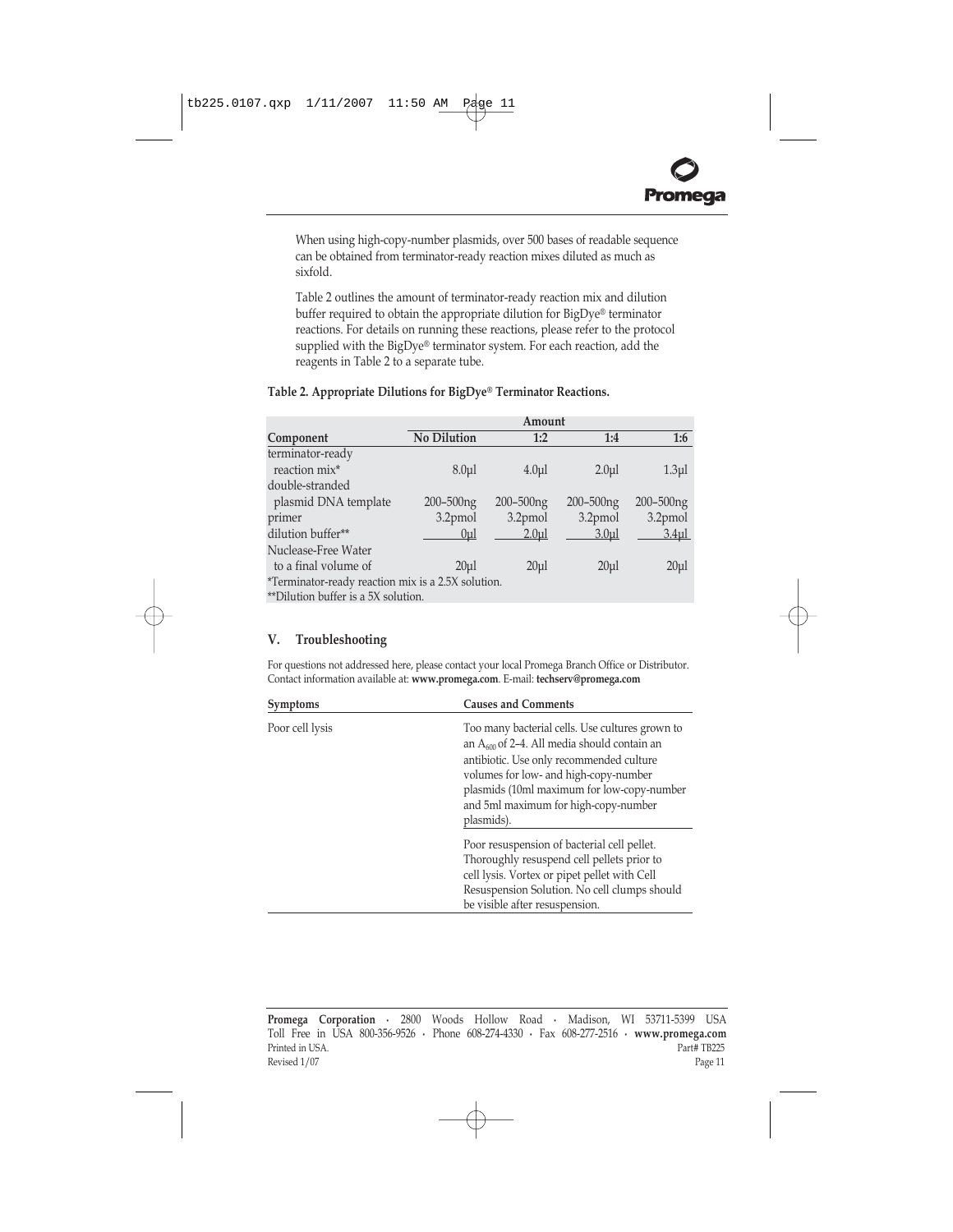

| Symptoms                                                 | <b>Causes and Comments</b>                                                                                                                                                                                                                             |  |  |
|----------------------------------------------------------|--------------------------------------------------------------------------------------------------------------------------------------------------------------------------------------------------------------------------------------------------------|--|--|
| No plasmid DNA purified                                  | Ethanol was not added to Column Wash<br>Solution. Prepare the Column Wash Solution as<br>instructed in Section III before beginning the<br>procedure.                                                                                                  |  |  |
|                                                          | Inaccurate quantitation of plasmid DNA yield.<br>Quantitate plasmid DNA yield via agarose<br>gel/ethidium bromide electrophoresis.                                                                                                                     |  |  |
|                                                          | DNA floats out of the wells during gel loading.<br>Be certain to allow the full ten minutes for<br>drying (with vacuum protocol) after the final<br>wash step to allow evaporation of any<br>remaining ethanol.<br>Increase loading dye concentration. |  |  |
|                                                          | Low-copy-number plasmid used. Use a high-<br>copy-number plasmid.                                                                                                                                                                                      |  |  |
| Low plasmid DNA yields                                   | Overgrowth of bacterial culture by non-<br>transformed cells. Make certain that antibiotics<br>are used in all media, both liquid and solid.                                                                                                           |  |  |
|                                                          | Bacterial culture too old. Inoculate antibiotic-<br>containing media with a freshly isolated<br>bacterial colony from an overnight plate.<br>Incubate at 37°C for 12–16 hours.                                                                         |  |  |
|                                                          | Low-copy-number plasmid used. Know the<br>copy number of plasmid used; we recommend<br>use of high-copy-number plasmids.                                                                                                                               |  |  |
|                                                          | Plasmid DNA yield not accurately quantitated.<br>Use agarose gel/ethidium bromide quantitation.<br>Do not rely on spectrophotometric measurement.                                                                                                      |  |  |
| Nicking of plasmid DNA                                   | Overincubation during alkaline lysis. Do not<br>exceed 5 minutes incubation with either Cell<br>Lysis Solution or Alkaline Protease.                                                                                                                   |  |  |
| Poor results with<br>automated fluorescent<br>sequencing | Too little DNA added to the sequencing reaction.<br>Inoculate fresh LB medium with a newly<br>isolated <i>E. coli</i> colony. Purify plasmid DNA and<br>quantitate by agarose gel/ethidium bromide<br>electrophoresis.                                 |  |  |
|                                                          | TE buffer was used for DNA elution. Repurify<br>plasmid DNA and elute in Nuclease-Free Water.                                                                                                                                                          |  |  |
|                                                          | Plasmid concentration not accurately quantitated.<br>Use ethidium bromide gel electrophoresis to<br>accurately quantitate plasmid DNA.                                                                                                                 |  |  |

# **V. Troubleshooting (continued)**

**Promega Corporation ·** 2800 Woods Hollow Road **·** Madison, WI 53711-5399 USA Toll Free in USA 800-356-9526 **·** Phone 608-274-4330 **·** Fax 608-277-2516 **· www.promega.com** Part# TB225 Printed in USA.<br>
Printed in USA.<br>
Revised 1/07 Revised  $1/07$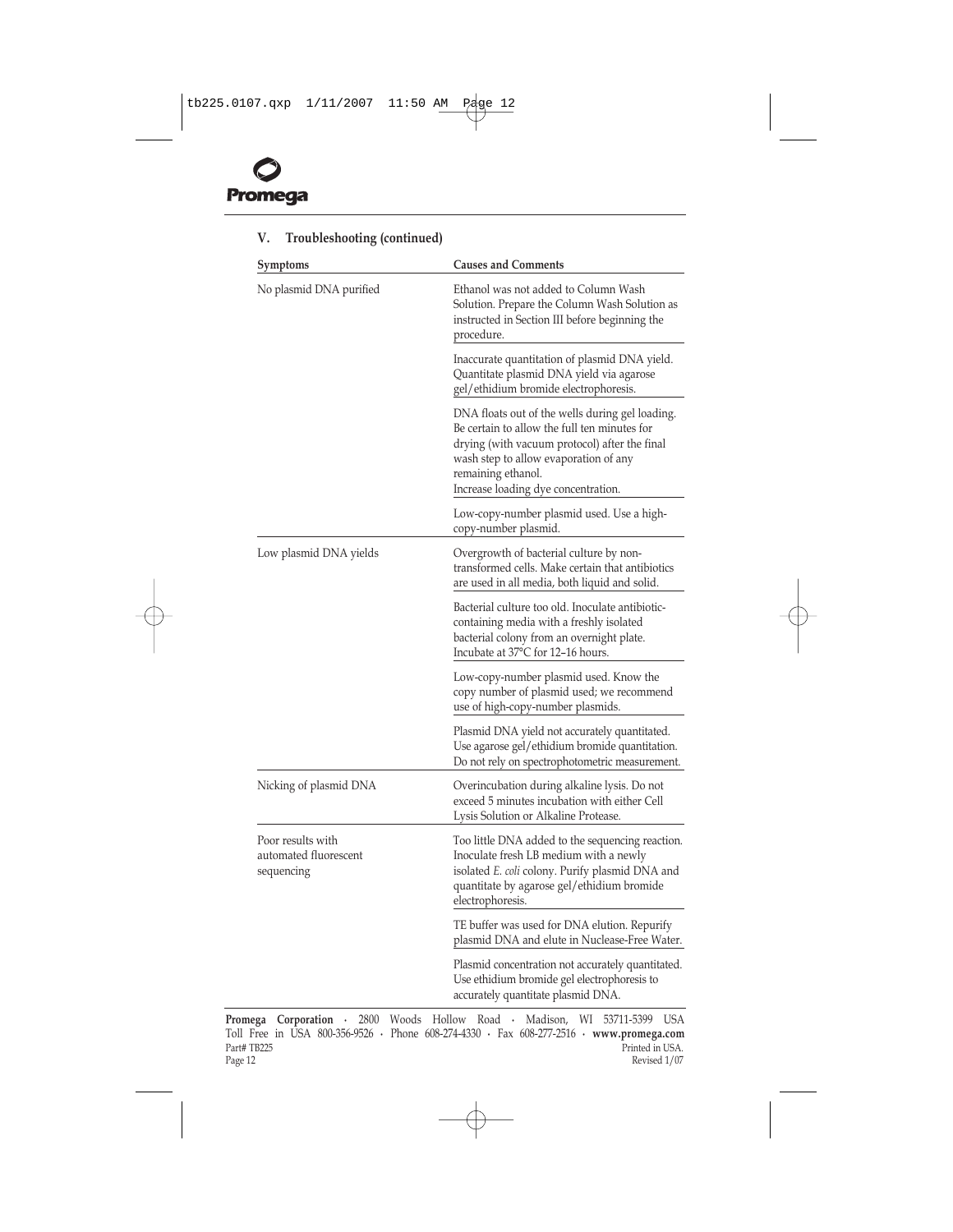

| Symptoms                                                                 | <b>Causes and Comments</b>                                                                                                                                                                                                                                                                                                                                   |  |
|--------------------------------------------------------------------------|--------------------------------------------------------------------------------------------------------------------------------------------------------------------------------------------------------------------------------------------------------------------------------------------------------------------------------------------------------------|--|
| No restriction digestion                                                 | Concentration of restriction enzyme or digestion<br>time need to be increased. Increase the amount<br>of restriction enzyme or the length of incubation.<br>Digest at the recommended temperature and in<br>the optimal buffer for the restriction enzyme<br>used.<br>Ethanol precipitate the plasmid DNA to remove<br>any salts that may have carried over. |  |
| Genomic DNA<br>contamination                                             | Vortexing or overmixing resulted in genomic<br>DNA contamination. Do not vortex samples after<br>addition of Cell Lysis Solution to prevent<br>shearing of genomic DNA.                                                                                                                                                                                      |  |
|                                                                          | Wrong reagents used. Make certain that Column<br>Wash Solution has been diluted with ethanol<br>before use. Note: Wizard® Plus and Wizard®<br>Plus SV components are <b>not</b> interchangeable.                                                                                                                                                             |  |
| DNA yields on gel<br>look low compared to<br>spectrophotometric readings | Traces of contaminants may be present in the<br>eluted DNA, which inflate spectrophotometer<br>readings. Phenol:chloroform extract and ethanol<br>precipitate DNA, then wash with 70% ethanol<br>before repeating readings. Quantitate DNA by<br>agarose gel/ethidium bromide electrophoresis<br>for the most accurate results.                              |  |

# **V. Troubleshooting (continued)**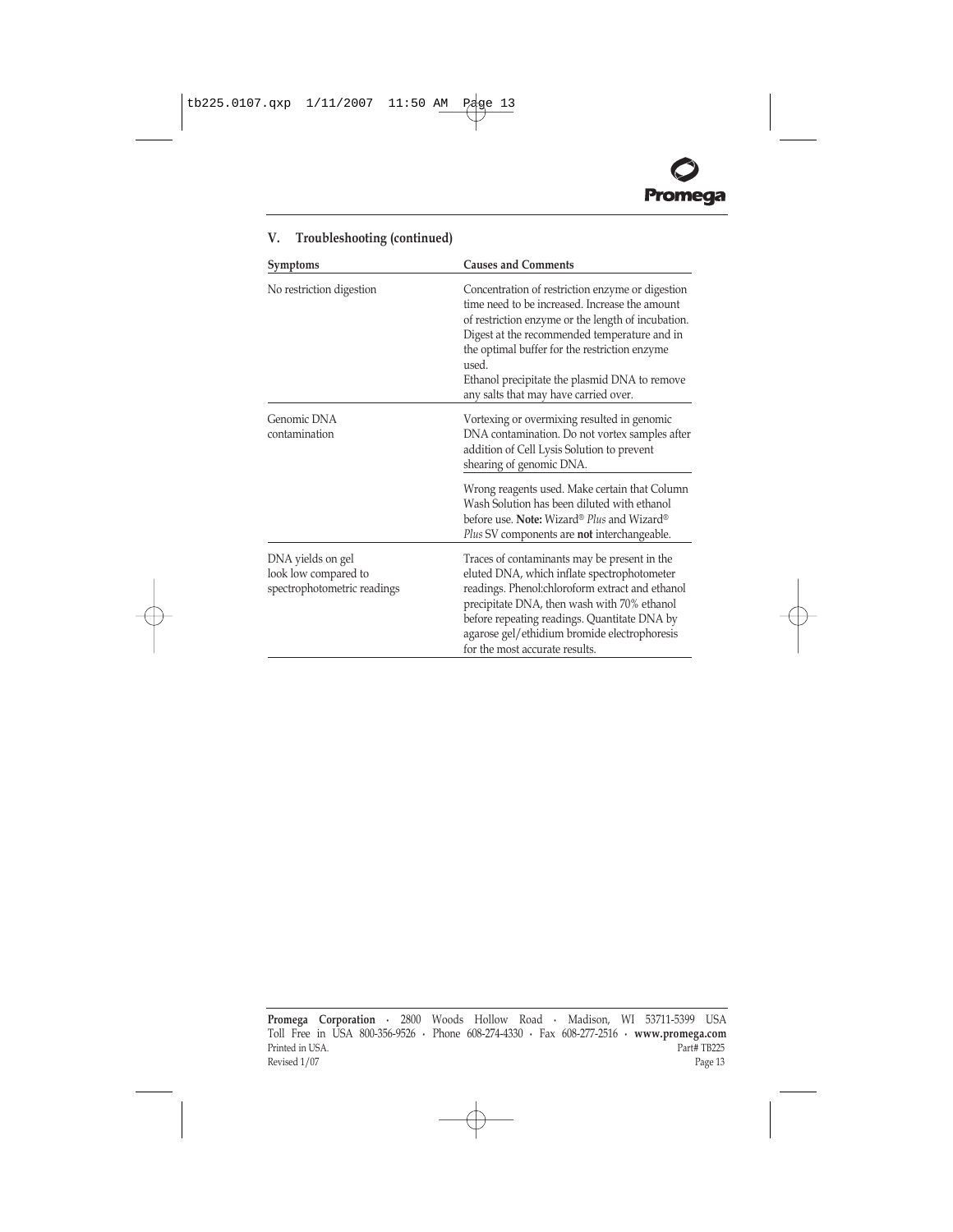# <span id="page-14-0"></span>**VI. Composition of Buffers and Solutions**

#### **5X dilution buffer**

250mM Tris-HCl (pH 9.0)  $10mM$  MgCl<sub>2</sub>

# **10X TE buffer**

100mM Tris-HCl (pH 7.5) 10mM EDTA

#### **LB medium**

| 10g | casein peptone |
|-----|----------------|
|     | .              |

- 5g yeast extract
- 5g NaCl
- 15g agar (for plates only)

Dissolve in 1L of distilled water. Autoclave and cool to 55°C before adding antibiotic.

#### **Cell Lysis Solution (CLA)**

| 0.2M | NaOH |
|------|------|
| 1%   | SDS  |

#### **Cell Resuspension Solution (CRA)**

50mM Tris-HCl (pH 7.5) 10mM EDTA 100µg/ml RNase A

#### **VII. References**

- 1. Guntelberg, A.V. and Otteson, M. (1954) Purification of the proteolytic enzyme from *Bacillus subtilis. Compt. Rend. Trav. Lab. Carlsberg* 29, 36-48.
- 2. Aehle, W. *et al*. (1993) Rational protein engineering and industrial application: Structure prediction by homology and rational design of protein-variants with improved 'washing performance' - the alkaline protease from *Bacillus alcalophilus*. *J. Biotechnol.* **28**, 31-40.
- 3. von der Osten, C. *et al*. (1993) Protein engineering of subtilisins to improve stability in detergent formulations. *J. Biotechnol*. **28**, 55-68.
- 4. Vetter, R. *et al.* (1994) Highly alkaline proteases. U.S. Pat. No. 5,352,603. (October 4, 1994).
- 5. Shetty, J.K., Patel, C.P. and Nicholson, M.A. (1995) Method of preparation of purified alkaline protease. U.S. Pat. No. 5,439,817. (August 8, 1995).
- 6. Kahn, M. *et al*. (1979) Plasmid cloning vehicles derived from plasmids ColE1, F, R6K, and RK2. *Meth. Enzymol*. 68, 268-80.

**Promega Corporation ·** 2800 Woods Hollow Road **·** Madison, WI 53711-5399 USA Toll Free in USA 800-356-9526 **·** Phone 608-274-4330 **·** Fax 608-277-2516 **· www.promega.com** Part# TB225 Printed in USA.<br>Page 14 Printed in USA. Page 14 Revised 1/07

#### **Neutralization Solution (NSB)**

- 4.09M guanidine hydrochloride
- 0.759M potassium acetate
- 2.12M glacial acetic acid

Final pH is approximately 4.2.

#### **Column Wash Solution (CWA)**

162.8mM potassium acetate 22.6mM Tris-HCl (pH 7.5) 0.109mM EDTA (pH 8.0)

Add 35ml of 95% ethanol for the 50 prep system (170ml for the 250-prep system, 7ml for the 10-prep system) as described in [Section III.](#page-4-0) Final concentrations will be approximately 60% ethanol, 60mM potassium acetate, 8.3mM Tris-HCl, 0.04mM EDTA.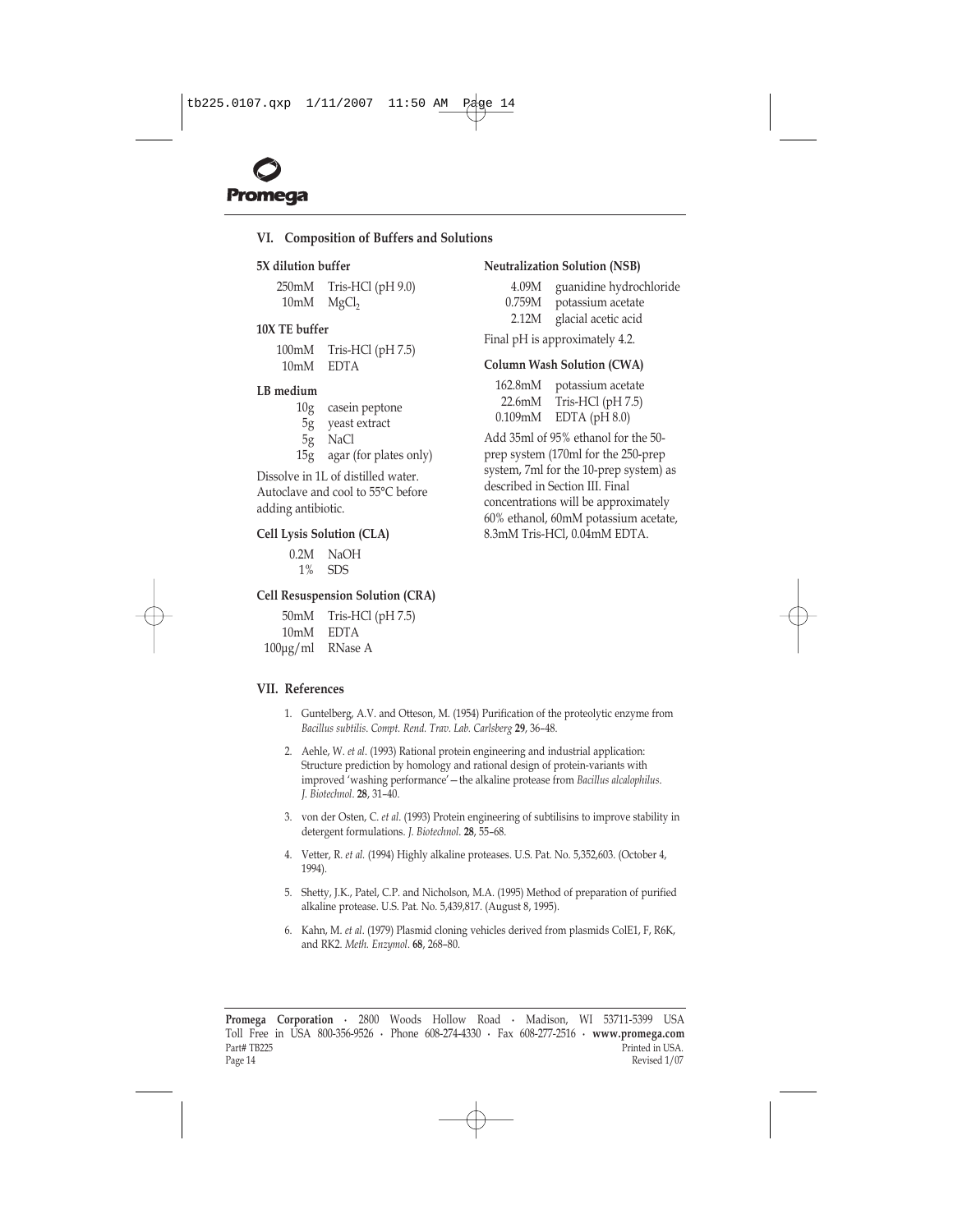

# <span id="page-15-0"></span>**VIII. Related Products**

| Product                                         | <b>Size</b>           | Cat.# |
|-------------------------------------------------|-----------------------|-------|
| Alkaline Protease Solution*                     | 3ml                   | A1441 |
| Wizard® SV 96 Plasmid DNA Purification System*  | $1 \times 96$ preps   | A2250 |
|                                                 | $5 \times 96$ preps   | A2255 |
| Wizard® SV 9600 Plasmid DNA Purification System | $100 \times 96$ preps | A2258 |
| Vac-Man® Laboratory Vacuum Manifold             | 20-sample capacity    | A7231 |
|                                                 | 2-sample capacity     | A7660 |
| Vac-Man® 96 Vacuum Manifold                     | 96-well capacity      | A2291 |
| Vacuum Adapters                                 | 20 each               | A1331 |
| PureYield™ Plasmid Midiprep System              | 25 preps              | A2492 |
|                                                 | 100 preps             | A2495 |

\*For Laboratory Use.

**Promega Corporation ·** 2800 Woods Hollow Road **·** Madison, WI 53711-5399 USA Toll Free in USA 800-356-9526 **·** Phone 608-274-4330 **·** Fax 608-277-2516 **· www.promega.com** Printed in USA. Part# TB225 Revised  $1/07$  Page 15